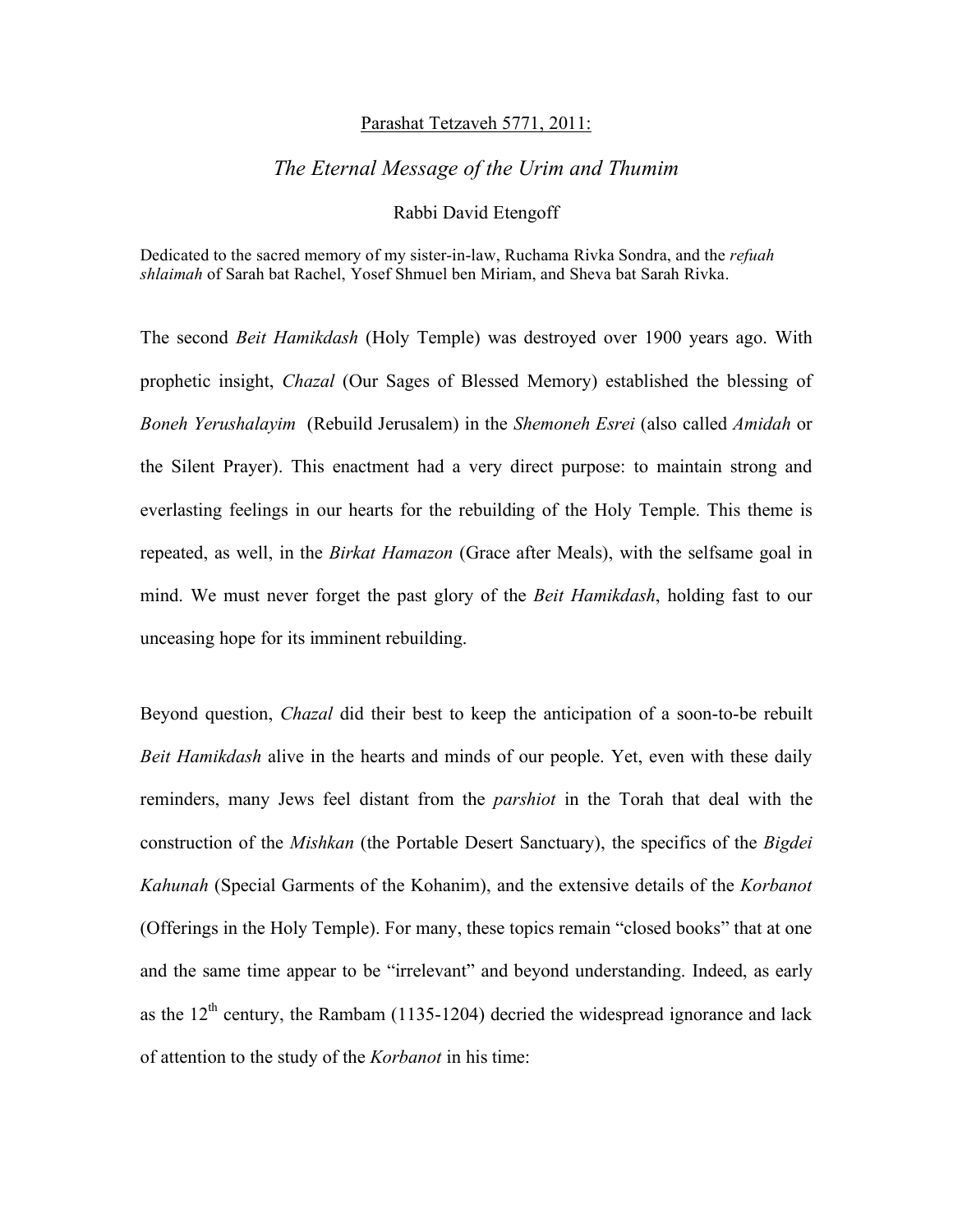The subject of the *Korbanot*, because of our ever-growing number of sins, has already been abandoned. No one even bothers to study their laws except for a very small minority of people. Moreover, their subject matter is virtually ignored as a topic of study (*v'ain inyanav nizkarim techufot lifnei ha'adam*) – which would have allowed them to be remembered – even though one has already seen them. In addition, no one reviews them since there is no practical reason to do so. Moreover, no one bothers to ask questions regarding any aspect of this subject. As a result, the Torah scholar and the ignoramus are equal in their ignorance of these laws. Then, too, the majority of Torah students know nothing about the *Korbanot* – even in regards to that which is explicitly stated in the many verses of the Torah. (*Introduction to Tractate Zevachim*, translation my own).

In the early part of the last century, the great Torah sage, Rav Yisrael Meir Hakohen (known a the Chafetz Chaim, 1838-1933) echoed the Rambam's words in the introduction to his work, *Torah Ohr*:

We see, as a result of our many sins, that the study of this entire Order of the Mishnah [i.e. *Kodashim*] is completely ignored. It is nearly impossible to find anyone who studies it. Even someone who studies it does not view it with any depth (except for one in a thousand from the most select of the generation). Moreover, even someone who studies the entire Talmud on a page-by-page basis does not apply himself to the depths of his cognitive abilities to know the subject matter and halachic decisions with true clarity. Instead, such an individual is satisfied with a passing knowledge of this material, as if he were merely reading *Parashat Hakorbanot*. (Translation my own)

It is clear from the writings of these Torah luminaries that these laws need to become a focus of study, and returned to their former glory – not by the few, but by all of *Klal Yisrael* (the Jewish People).

With the above ideas in mind, I would like to analyze the Urim and Thumim that were placed in the Choshen Hamishpat (Decision Breastplate). Our *parasha* devotes no less than 15 *pasukim* (verses) to an intricate and extensive description of the Choshen Hamishpat (*Sefer Shemot* 28:15-29). At the conclusion of this passage, the Torah commands the Kohen Gadol to wear this garment as a permanent remembrance before G-d: "Aaron will thus carry the names of Israel's sons on the decision breastplate over his heart when he comes into the sanctuary. It shall be a constant remembrance before G-d.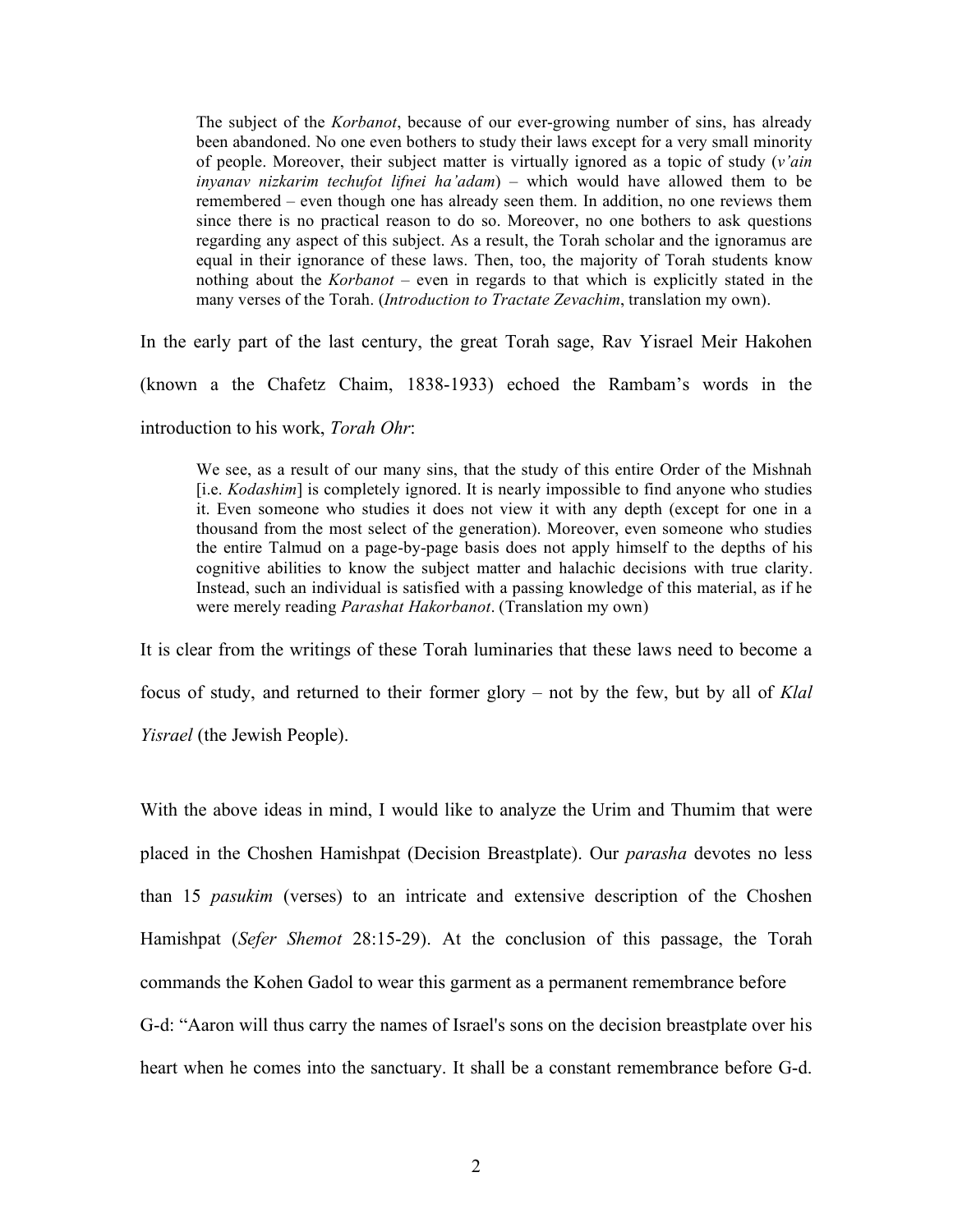(*Sefer Shemot* 28:29, this and all Torah translations, Rabbi Aryeh Kaplan, *The Living Torah*) The Urim and Thumim are placed into the Chosen Hamishpat to serve as a permanent decision-making device: "Place the Urim and Thumim in the decision breastplate, and they shall be over Aaron's heart when he comes before G-d. Aaron will then carry the decision-making device for the Israelites before G-d at all times." (Ibid. , 28:30)

Unfortunately, the Torah does not provide us with any description whatsoever as to the identity of the Urim and Thumim. This task was left to the rabbis of our Oral tradition (*Torah shel baal peh*) and subsequent commentators. Rav Aryeh Kaplan *zatzal* (1934- 1983) does an admirable job in providing us with a synopsis of some of the various explanations of this constitutive element of the Kohen Gadol's garments (*The Living Torah*, *Sefer Shemot* 28:30):

- 1. Mystical divine names of G-d: *Targum Yonathan*; Rashi (1040-1105); Rashbam (1085-1158); Ramban (1194-1270); *Zohar* 2:234b
- 2. The engraved stones themselves (see *Sefer Shemot* 28:17-21): *Midrash Lekach Tov*; Ralbag (1288-1344); *Otzar HaGeonim, Talmud Bavli Berakhoth* 6). It should be noted that this view was emphatically rejected by the Radak (1160-1235)
- 3. The borders of the tribes: Rabbeinu Bekhor Shor (approximately the second half of the 12th century)
- 4. Astrological signs: Rabbeinu Ibn Ezra (1092-1167)

While there are a variety of opinions as to how to understand what the Urim and Thumim were, two similar Talmudic passages clarify their purpose:

It was taught in a *baraita*: "Why were they named Urim and Thumim?" "Urim," [from the Hebrew *ohr*, light] because they enlightened the Jewish people. "Thumim," because they helped perfect the path before the Jewish people. This means that when the Jewish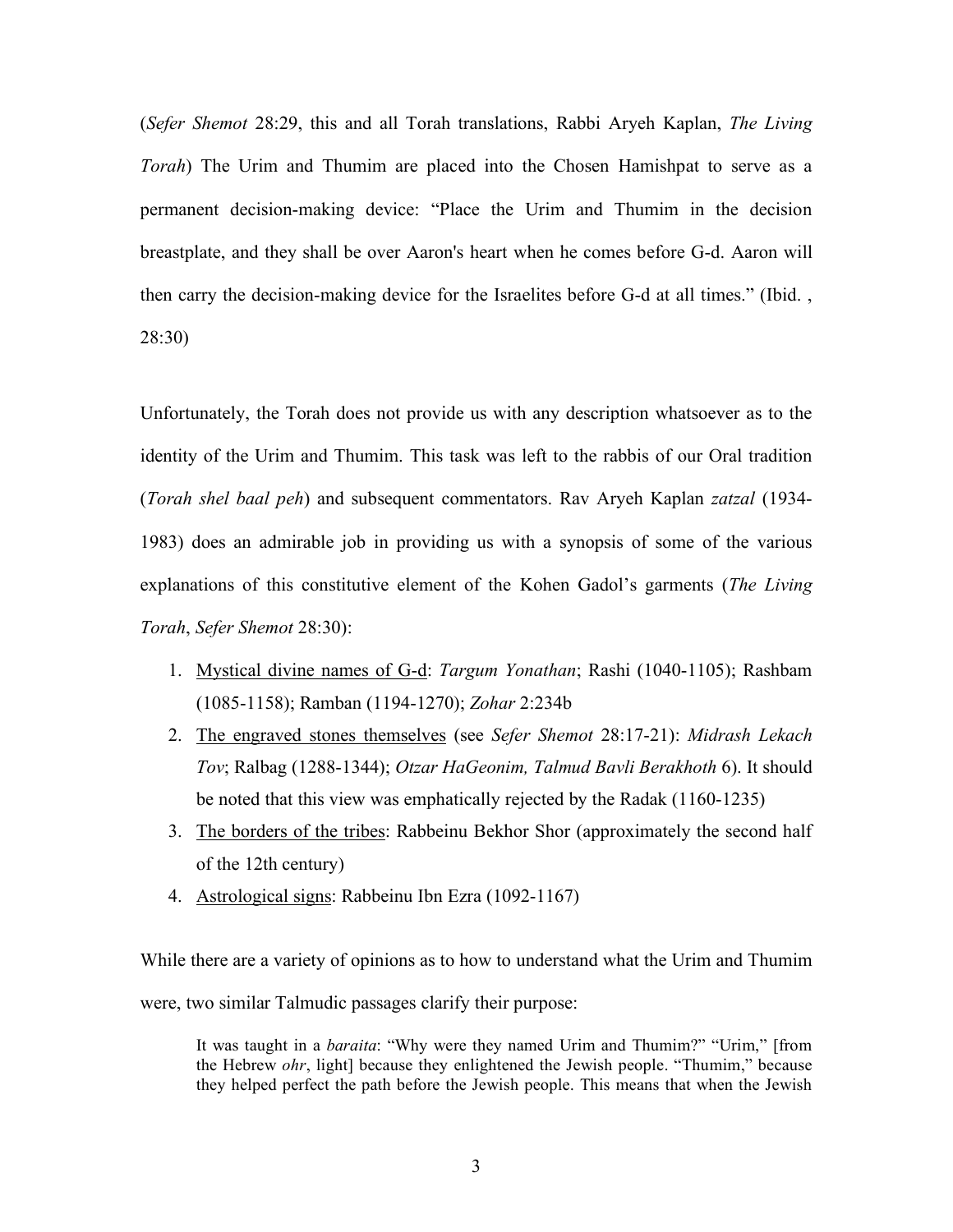people were perfect and complete (*temimin*) they would show the Jewish people the [correct] path [upon which to tread]. (*Talmud Yerushalmi*, *Yoma* 7:3, translation my own)

It was taught in a *baraita*: "Why were they named Urim and Thumim?" "Urim," since they enlightened their words, "Thumim," since they completed [i.e. perfected] their words. (*Talmud Bavli*, *Yoma* 73b, translation my own)

Rabbi Baruch Halevi Epstein (1860-1941), in his trail-blazing Torah commentary, *Torah* 

*Temimah*, explains these Talmudic portions by noting that a reciprocal relationship

obtained between G-d and the Jewish people pertaining to the veracity of the information

revealed by the Urim and Thumim. When we acted with wholeheartedness in our

relationship with G-d, the answers we would receive were absolutely true. When we

failed to do so, the responses we received from the Urim and Thumim were incomplete.

As such, the Urim and Thumim effectively shaped our behavior:

This means that [the Urim and Thumim] taught the Jewish people to be pure in their behaviors and ethical characteristics. Absent this quality, the answer that we would receive from the Urim and Thumim would lack clarity and exactitude.

To buttress his contention, Rav Epstein brings a clear-cut case wherein the Urim and

Thumim were consulted, yet the result of following their answer yielded devastating

results:

… when the Jewish people wanted to wage to war against the tribe of Benjamin [in response to the incident of the Concubine of Gilbeah], they asked the Urim and Thumim if they should, in fact, go to war. They were told to go forth and wage war. Nonetheless, they suffered extremely heavy causalities [nearly 40,000 men] at the hand of the tribe of Benjamin. This happened because they acted without pure dedication to Hashem's honor and were not zealous on His behalf as manifestly demonstrated by their failure to destroy Michah's idol (*Sefer Shoftim* 17). Therefore, they did not receive a clear and direct answer [from the Urim and Thumim]. (*Torah Temimah*, *Sefer Shemot* 28:30, note 10, translation my own)

We live at a time in Jewish history that is devoid of the *Beit Hamikdash*, the *Korbanot*, the *Bigdei Kahunah*, and all the glory that they entailed. Nonetheless, I believe that the Urim and Thumim can still be our guide – even in their absence. In my view, they